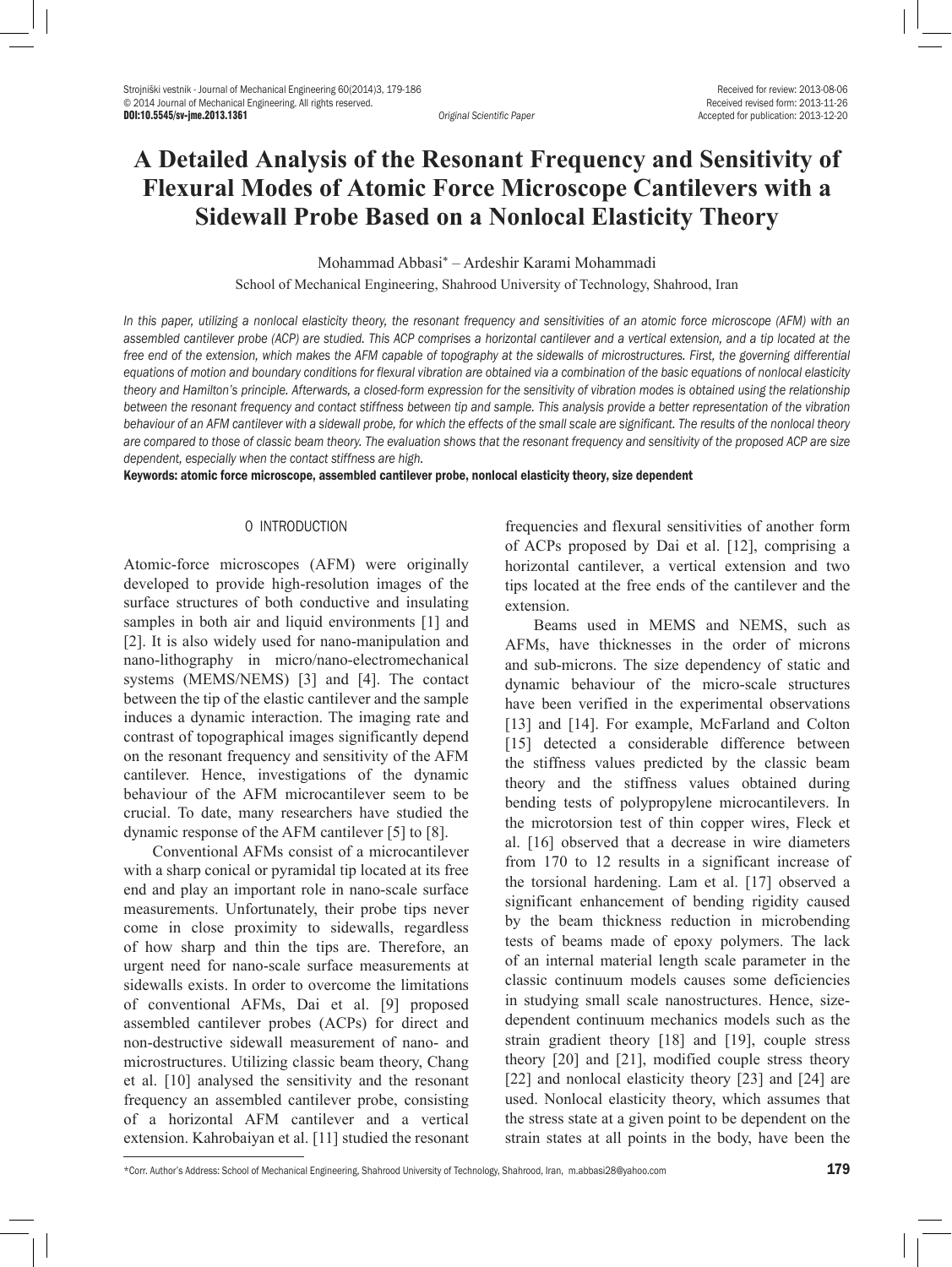subject of much attention in nano-mechanics because of its efficiency.

The nonlocal theory of elasticity has been used to investigate many fields, such as the lattice dispersion of elastic waves, wave propagation in composites, fracture mechanics, dynamic and the static analysis of carbon nanotubes and nano-rods, surface tension fluids, etc. [25] and [26]. Using beam-and-shell theories, Wang et al. [27] applied the nonlocal elasticity constitutive equations to study the vibration and buckling of carbon nanotubes. Using the nonlocal constitutive relations of Eringen [23], Reddy [28] reformulated the equations of motion of various beam theories, including the Euler–Bernoulli, Timoshenko, higher order, and Levinson beam models, using different nonlocal beam theories for bending, buckling and free vibration problems. A generalized nonlocal beam theory to derive the governing equations for different beam theories was proposed by Aydogdu [29]. Next, the effects of nonlocality and length of beams were investigated in some detail for each considered problem. Thai [30] proposed a nonlocal shear deformation beam theory for the bending, buckling, and vibration of nano-beams based on the nonlocal constitutive relations of Eringen [23]. His theory accounted for a quadratic variation of the shear strains across the thickness, and satisfied the zerotraction boundary conditions on the top and bottom surfaces of the beam without using shear correction factor. Utilizing this theory, Gheshlaghi and Mirzaei [31] studied the frequency shift of microcantileverbased sensors. They found that the normalized natural frequencies obtained for the nonlocal cantilever microbeam become smaller than those for its local counterpart .

Civalek and Demir [32] developed an elastic nonlocal beam model for the bending analysis of microtubules (MTs) based on the Euler-Bernoulli beam theory. They concluded that the nonlocal continuum theory approach is superior to average (local) elasticity, especially for some boundary conditions

Since ACPs' cantilevers have thicknesses in the order of microns and sub-microns, studying their dynamic behaviour utilizing a non-classic beam theory such as nonlocal beam theory seems necessary.

In this study, utilizing nonlocal elasticity theory, the sensitivity and resonant frequency of flexural vibration modes of an ACP proposed by Dai et al.[9], consisting of a horizontal cantilever and a vertical extension, are analysed.

### 1 THE NONLOCAL ELASTICITY THEORY

According to the nonlocal elasticity theory proposed by Eringen [23] and [24], the stress components at a reference point *x* in an elastic continuum depend not only on the strain components at the same position *x* but also on all other points of the body. Hence, the well-known nonlocal constitutive relation in terms of a partial differential form is expressed as [23]:

$$
(1 - \mu \nabla^2) \sigma_{ij} = C_{ijmn} \varepsilon_{mn}, \quad \mu = e_0^2 a^2, \tag{1}
$$

where  $\sigma_{ij}$  is the nonlocal stress tensor components at point *x*, *cijmn* is the fourth-order elasticity tensor,  $\varepsilon_{mn}$  is the strain tensor,  $\mu$  is the nonlocal parameter, and  $e_0$  and  $a$  are the material constant and internal characteristic length, respectively, which incorporate the small-scale effect. The nonlocal parameter depends on the boundary conditions, chirality, mode shapes and type of motion [33].

Assuming that the nonlocal behaviour is negligible in the thickness direction, the nonlocal constitutive relation in Eq. (1) takes the following special relation for beams [34].

$$
\sigma_{xx} - \mu \frac{\partial^2 \sigma_{xx}}{\partial x^2} = E \varepsilon_{xx},
$$
 (2)

where  $E$  is Young's modulus. It should be noted that for the case of  $\mu = 0$ , we obtain the constitutive relations of local beam theories.

## 2 ANALYSIS OF THE DYNAMIC BEHAVIOUR OF ACP MICROCANTILEVERS

The proposed type of AFM ACP developed in this study comprises a horizontal cantilever, a vertical extension and a tip located at the free end of the extension, which makes the AFM capable of topography at the sidewalls of microstructures. The geometrical parameters and configuration of this ACP are depicted in Fig. 1. The horizontal cantilever and vertical extension have a uniform cross section thickness *b*, width *w*, whose lengths are *L* and *H*, respectively, and the small length tip is *s*. Considering the ratio of the extension rigidity to cantilever rigidity, the deflection of the extension in comparison with the cantilever deflection can be neglected, and it can be assumed that the extension is rigid. Therefore, the cantilever of ACP experiences flexural vibrations during contact with the sample. The interaction between AFM tip and microstructure sidewall results in torsional vibration in the AFM probe. As shown in Fig. 1, the ACP interacts with the sample surface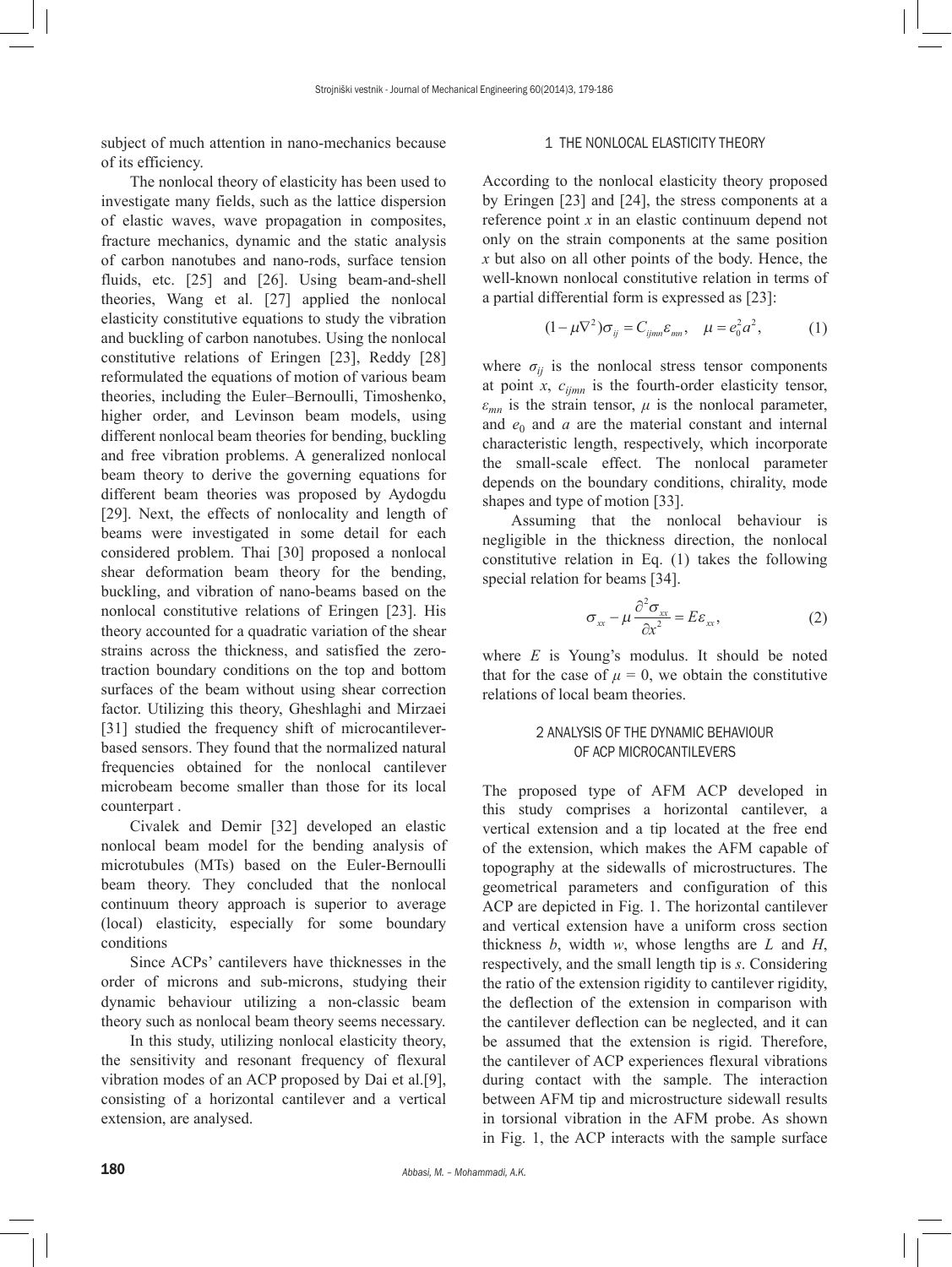at its tip by normal springs  $K_n$  for normal interaction and lateral springs  $K_l$  for lateral interaction. *x* is the coordinate along the centre of the cantilever, while  $w(x,t)$  is the vertical deflection in *x*-direction at time *t*.



Fig. 1. *Schematic diagram of an AFM cantilever micro-assembled with vertical extension and a tip located at the free end of the vertical extension for flexural vibration*

Based on the flexural vibration of the ACP microcantilever depicted in Fig. 1, the components of displacement vector *u* are expressed as:

$$
u_x = -z \frac{\partial w(x,t)}{\partial x}, \quad u_y = 0, \quad u_z = w(x,t), \tag{3}
$$

where  $u_x$ ,  $u_y$  and  $u_z$  denote the displacement along *x*, *y* and *z* axes, respectively.

The only non-zero strains of the Euler-Bernoulli beam theory are:

$$
\varepsilon_{xx} = -z \frac{\partial^2 w(x,t)}{\partial x^2}.
$$
 (4)

Considering Eqs. (2) and (4) and using the moment strain relation:

$$
M = \int_{A} z \sigma_{xx} dA, \tag{5}
$$

one obtains:

$$
M - \mu \frac{\partial^2 M}{\partial x^2} = -EI \frac{\partial^2 w(x, t)}{\partial x^2},
$$
 (6)

where *I* denotes the second moment of area about the *y*-axis. Then the strain energy *U* in a deformed isotropic linear elastic material occupying region  $Ω$  is given by:

$$
U = \frac{1}{2} \int_{\Omega} \sigma_{ij} \varepsilon_{ij} dv,
$$
 (7)

by substituting Eq. (4) into Eq. (7) and also considering Eq. (5), one obtains the following expression for the strain energy *U*:

$$
U = -\int_0^L M \frac{\partial^2 w(x,t)}{\partial x^2} dx.
$$
 (8)

Considering the proposed ACP microcantilever depicted in Fig. 1 yields the following result for the elastic potential energy of the system:

$$
U = -\int_0^L M \frac{\partial^2 w(x,t)}{\partial x^2} dx + \frac{1}{2} K_n \left( H \frac{\partial w(L,t)}{\partial x} \right)^2 +
$$
  
+ 
$$
\frac{1}{2} K_l \left( w(x,t) - s \frac{\partial w(x,t)}{\partial x} \right)^2.
$$
 (9)

Denoting the mass per unit length of cantilever and extension by  $\rho$  and  $\rho_e$ , respectively, and the extension mass and mass moment of inertia by  $M_e$  and *Je*, and also the cantilever and extension areas by *A* and the mass moment of inertia of the extension by  $J<sub>h</sub>$ , the kinetic energy of the system due to the velocity of its particles along the *z*-direction can be written as:

$$
T = \frac{1}{2} \int_0^L \rho A \left( \frac{\partial w(x,t)}{\partial t} \right)^2 dx + \frac{1}{2} M_e \left( \frac{\partial w(L,t)}{\partial t} \right)^2 +
$$
  
+ 
$$
\frac{1}{2} J_e \left( \frac{\partial w(L,t)}{\partial x \partial t} \right)^2,
$$
 (10)

where  $M_e = \rho_e A H$  and  $J_e = \frac{1}{3} M_e H^2 = \frac{1}{3} \rho_e A H$ 1  $^2 = \frac{1}{3} \rho_e A H^3.$ 

Bearing in mind the aforementioned expressions for *U* and *T*, the dynamic governing equation of this ACP microcantilever as well as boundary conditions can be determined with the aid of Hamilton's principle:

$$
\int_{t_1}^{t_2} \left( \delta T - \delta U + \delta W_e \right) dt = 0, \tag{11}
$$

in the above equation,  $W_e$  is the work done by external classic and higher-order torques which are assumed to be zero. Inserting Eqs. (9) and (10) into Eq. (11) then leads to:

$$
\frac{\partial^2 M(x,t)}{\partial x^2} - \rho A \frac{\partial^2 w(x,t)}{\partial x^2} = 0,
$$
 (12)

$$
w(0,t) = 0, \quad \frac{\partial w(0,t)}{\partial x} = 0,
$$
 (13)

*A Detailed Analysis of the Resonant Frequency and Sensitivity of Flexural Modes of Atomic Force Microscope Cantilevers...* 181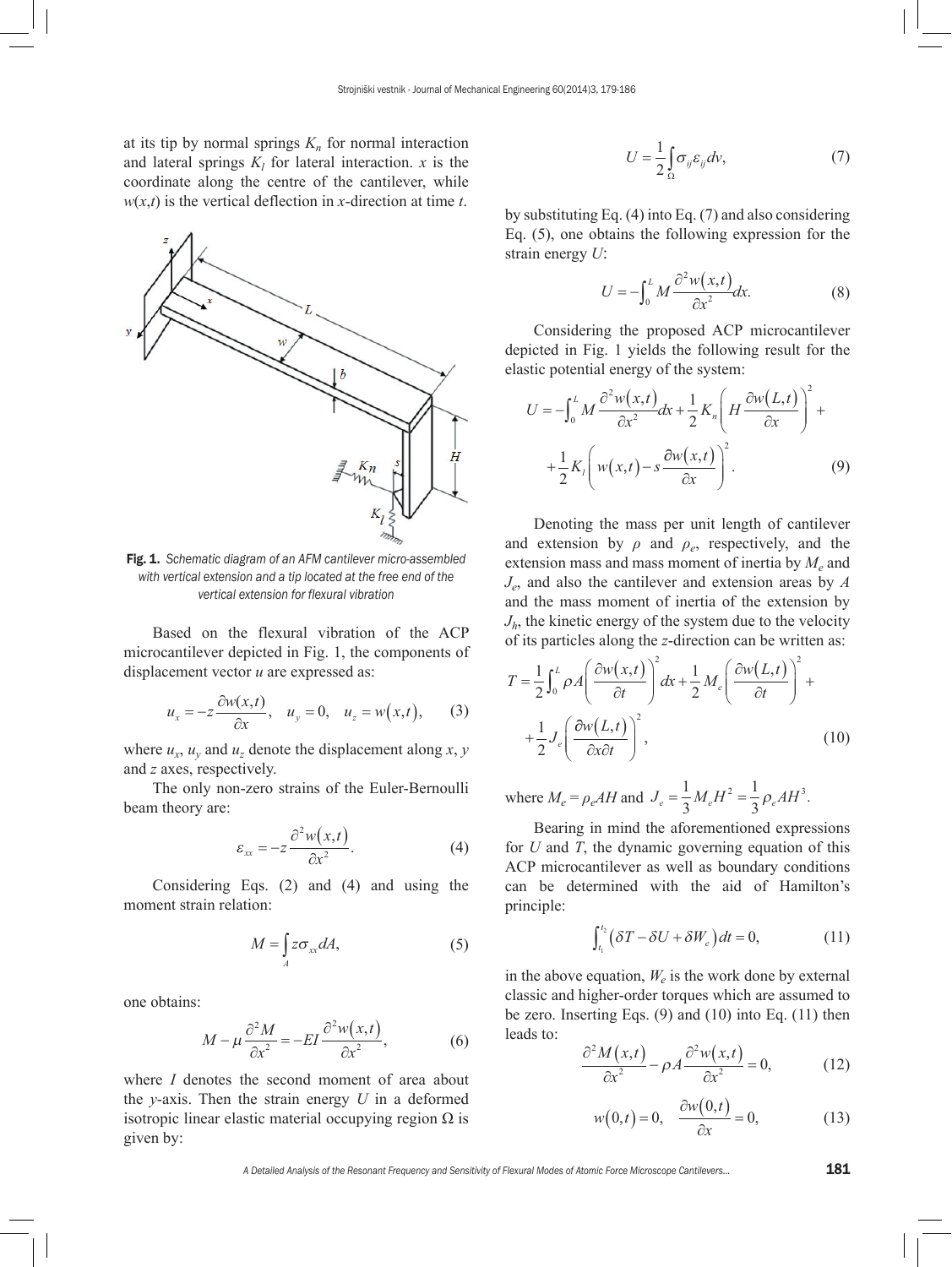$$
M_e \frac{\partial^2 w(L,t)}{\partial t^2} + \frac{\partial M}{\partial x}\bigg|_{x=L} + K_l w(L,t) = 0,
$$
\n(14)

$$
-J_e \frac{\partial^3 w(L,t)}{\partial x \partial t^2} + M - K_n H^2 \frac{\partial w(L,t)}{\partial x} ++K_f s w(L,t) = 0,
$$
 (15)

by substituting Eq. (12) into Eq. (6), one obtains the following expression for *M*:

$$
M = -EI \frac{\partial^2 w(x,t)}{\partial x^2} + \mu \rho A \frac{\partial^2 w(x,t)}{\partial t^2}.
$$
 (16)

Inserting Eq.  $(16)$  into Eqs.  $(12)$  to  $(15)$ , the dynamic governing equation and the boundary conditions can be rewritten as:

$$
EI \frac{\partial^4 w(x,t)}{\partial x^4} + \rho A \frac{\partial^2 w(x,t)}{\partial t^2} - \mu \rho A \frac{\partial^4 w(x,t)}{\partial t^2 \partial x^2} = 0, (17)
$$

$$
w(0,t) = 0, \quad \frac{\partial w(0,t)}{\partial t^2} = 0,
$$
 (18)

$$
w(0,t) = 0, \quad \frac{\partial w(t, t)}{\partial x} = 0,
$$
\n
$$
\mu \rho A \frac{\partial^3 w(L, t)}{\partial t^2 \partial x} - EI \frac{\partial^3 w(L, t)}{\partial x^3} + C
$$
\n(18)

$$
+M_e \frac{\partial^2 w(L,t)}{\partial t^2} + K_l w(L,t) = 0,
$$
 (19)

$$
EI \frac{\partial^2 w(L,t)}{\partial x^2} - \mu \rho A \frac{\partial^2 w(L,t)}{\partial t^2} + J_e \frac{\partial^3 w(L,t)}{\partial x \partial t^2} +
$$
  
+
$$
K_n H^2 \frac{\partial w(L,t)}{\partial x} - K_l s w(L,t) = 0.
$$
 (20)

The dimensionless variables are defined as:

$$
X = \frac{x}{L}, \quad W = \frac{w}{L}, \quad \tau = \frac{t}{L^2} \sqrt{\frac{EI}{\rho A}},
$$
  
\n
$$
S = \frac{s}{L}, \quad m = \frac{\rho_e}{\rho}, \quad e = \frac{\mu}{L^2},
$$
  
\n
$$
h = \frac{H}{L}, \quad \beta_n = \frac{K_n L^3}{EI}, \quad \beta_l = \frac{K_l L^3}{EI}.
$$
  
\n(21)

Applying this set of dimensionless variables quantities given in Eq. (21) into Eqs. (17) to (20) yields the normalized form of free vibration equation and the associated boundary conditions as:

$$
\frac{\partial^4 W(X,\tau)}{\partial X^4} + \frac{\partial^2 W(X,\tau)}{\partial \tau^2} - e \frac{\partial^4 W(X,\tau)}{\partial \tau^2 \partial X^2} = 0, \quad (22)
$$

$$
W(0,\tau) = 0, \quad \frac{\partial W(0,\tau)}{\partial X} = 0, \tag{23}
$$

$$
e^{\frac{\partial^3 W(1,\tau)}{\partial \tau^2 \partial X} - \frac{\partial^3 W(1,\tau)}{\partial X^3} + mh \frac{\partial^2 W(1,\tau)}{\partial \tau^2} + \n+ \beta_i W(1,\tau) = 0,
$$
\n(24)

$$
\frac{\partial^2 W(1,\tau)}{\partial X^2} - e \frac{\partial^2 W(1,\tau)}{\partial \tau^2} + \frac{1}{3} m h^3 \frac{\partial^3 W(1,\tau)}{\partial X \partial \tau^2} +
$$

$$
+ \beta_n h^2 \frac{\partial W(1,\tau)}{\partial X} - \beta_l SW(1,\tau) = 0. \tag{25}
$$

Assuming a harmonic solution for *Y* as  $W(X,\tau) = V(X)e^{i\omega\tau}$  results in the following ordinary differential equation and boundary conditions:

$$
\frac{d^4V(X)}{\partial X^4} + \epsilon \omega^2 \frac{d^2V(X)}{\partial X^2} - \omega^2 V(X) = 0, \quad (26)
$$

$$
V(0) = \frac{dV(0)}{dX} = 0,
$$
 (27)

$$
e\omega^2 \frac{dV(1)}{dX} + \frac{d^3V(1)}{dX^3} + r_1V(1) = 0,
$$
 (28)

$$
\frac{d^2V(1)}{dX^2} + r_2\frac{dV(1)}{dX} + r_3V(1) = 0,\t(29)
$$

where the angular frequency is denoted by  $\omega$ , and  $r_1$ ,  $r_2$  and  $r_3$  are defined as:

$$
r_1 = mh\omega^2 - \beta_l,
$$
  
\n
$$
r_2 = \beta_n h^2 - \frac{1}{3} mh^3 \omega^2,
$$
  
\n
$$
r_3 = e\omega^2 - \beta_l S.
$$
\n(30)

The solution of Eq. (26) is written as:

$$
V(X) = a_1 \sinh \lambda_1 X + a_2 \cosh \lambda_1 X ++ a_3 \sin \lambda_2 X + a_4 \cos \lambda_2 X,
$$
 (31)

where  $a_i$  ( $i = 1, ..., 4$ ) are some constants and  $\lambda_1$  and  $\lambda_2$ are defined as:

$$
\lambda_1 = \sqrt{\frac{-e\omega^2 + \sqrt{(e\omega)^2 + 4\omega^2}}{2}},
$$
\n
$$
\lambda_2 = \sqrt{\frac{e\omega^2 + \sqrt{(e\omega)^2 + 4\omega^2}}{2}}.
$$
\n(32)

Applying boundary conditions (27) to (29) into Eq. (30), the characteristics equation can be found:

$$
C(\omega, \beta) = U_1 U_4 - U_2 U_3 = 0,\tag{33}
$$

where

182 *Abbasi, M. – Mohammadi, A.K.*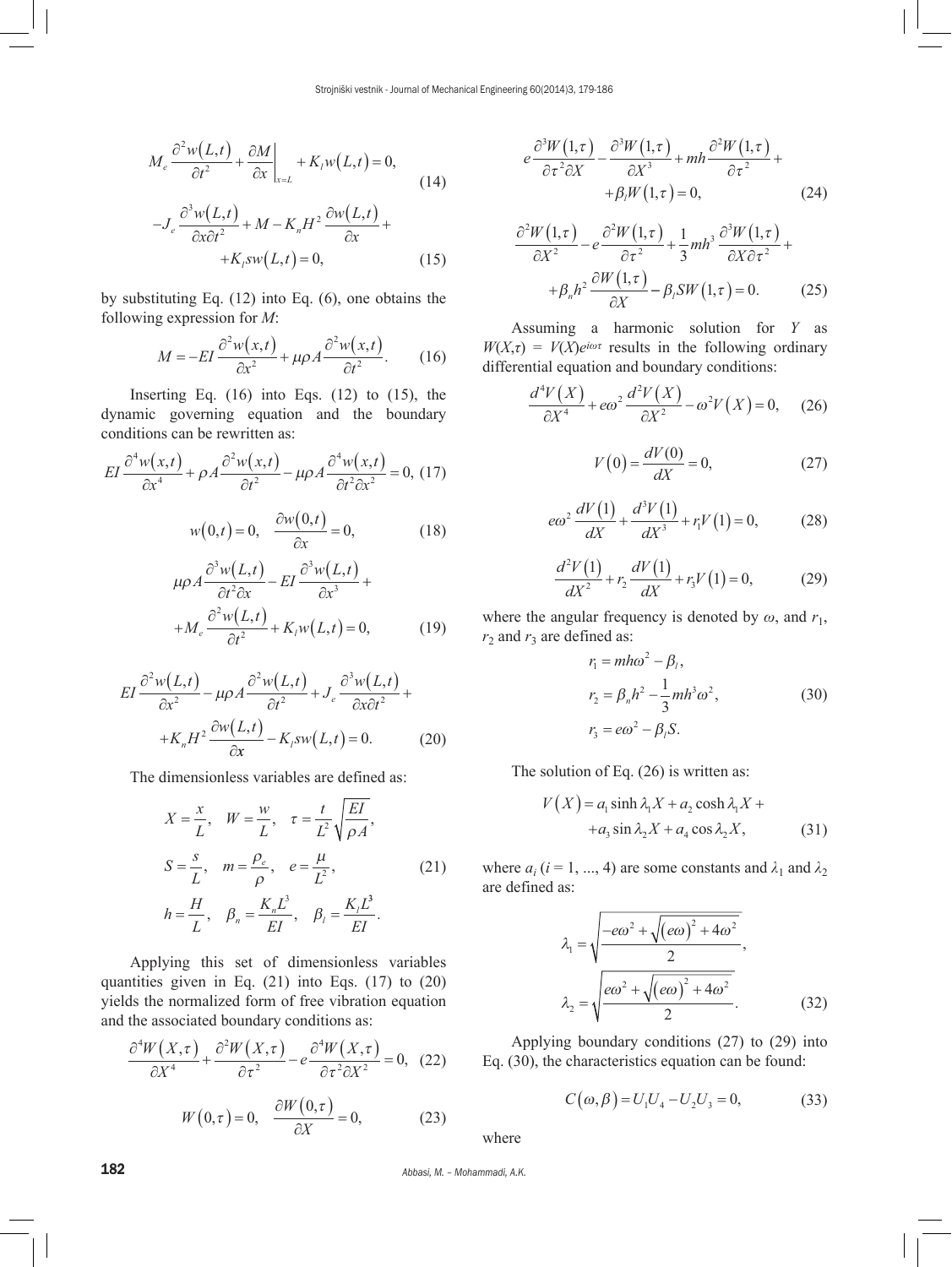$$
U_1 = e\omega^2 \lambda_2 \left( -\cosh \lambda_1 + \cos \lambda_2 \right) - \lambda_1^2 \lambda_2 \cosh \lambda_1 -
$$

$$
- \lambda_2^3 \cos \lambda_2 + r_1 \left( \frac{-\lambda_2}{\lambda_1} \sinh \lambda_1 + \sin \lambda_2 \right), \tag{34}
$$

$$
U_2 = -e\omega^2 \left(\lambda_1 \sinh \lambda_1 + \lambda_2 \sin \lambda_2\right) +
$$
  
+  $\left(-\lambda_1^3 \sinh \lambda_1 + \lambda_2^3 \sin \lambda_2\right) + r_1 \left(-\cosh \lambda_1 + \cos \lambda_2\right), (35)$ 

$$
U_3 = -\lambda_1 \lambda_2 \sinh \lambda_1 - \lambda_2^2 \sin \lambda_2 +
$$
  
+ $r_2 \lambda_2$  (-cosh  $\lambda_1$  + cos  $\lambda_2$ ) +  $r_3$   $\bigg( \frac{-\lambda_2}{\lambda_1} \sinh \lambda_1 + \sin \lambda_2 \bigg)$ , (36)

$$
U_4 = -\lambda_1^2 \cosh \lambda_1 - \lambda_2^2 \cos \lambda_2 -
$$
  
-
$$
r_2 (\lambda_1 \sinh \lambda_1 + \lambda_2 \sin \lambda_2) + r_3 (-\cosh \lambda_1 + \cos \lambda_2).
$$
 (37)

The dimensionless sensitivity of an AFM ACP, *S* is defined as the differentiation of the dimensionless natural frequency with respect to the dimensionless surface contact stiffness, i.e.:

$$
S = \frac{\partial \omega}{\partial \beta_i} = -\left(\frac{\partial C}{\partial \beta_i}\right) / \left(\frac{\partial C}{\partial \omega}\right).
$$
 (38)

## 3 RESULTS AND DISCUSSION

This section presents the results of the vibration analysis of an AFM ACP based on the nonlocal elasticity theory. The analytical expressions were obtained for the sensitivity and resonant frequency of flexural modes to indicate a better representation of the flexural behaviour of an AFM with sidewall probe where the small-scale effect are significant. To this end, we consider the geometric and material parameters of the cantilever and extension to be  $\rho = 2330 \text{ kg/m}^3$ ,  $\rho_e = 3440 \text{ kg/m}^3$  and  $h = 0.5$ . The default value for the normalized nonlocal parameter, *e* is considered to be *e* = 0.03 and also the lateral and normal contact stiffness are assumed as  $\beta = 0.9 \beta_l$ [10], [11] and [30].

The dimensionless flexural resonant frequency of the first and second modes of the AFM cantilever based on nonlocal elasticity and classic beam theories are compared in Figs. 2 and 3 for different values of normalized nonlocal parameter. It should be noted that for the case  $e = 0$ , nonlocal elasticity theory is reduced to classic beam theory. Considering these two figures, it can be found that the resonant frequency takes at a low constant value for lower values of contact stiffness. However, by increasing the contact stiffness, the resonant frequency rises dramatically



Fig. 2. *The first dimensionless flexural resonant frequency for an AFM cantilever at various values of normalized nonlocal parameter*



Fig. 3. *The second dimensionless flexural resonant frequency for an AFM cantilever at various values of normalized nonlocal parameter*



Fig. 4. *The first dimensionless flexural sensitivity for an AFM cantilever at various values of normalized nonlocal parameter*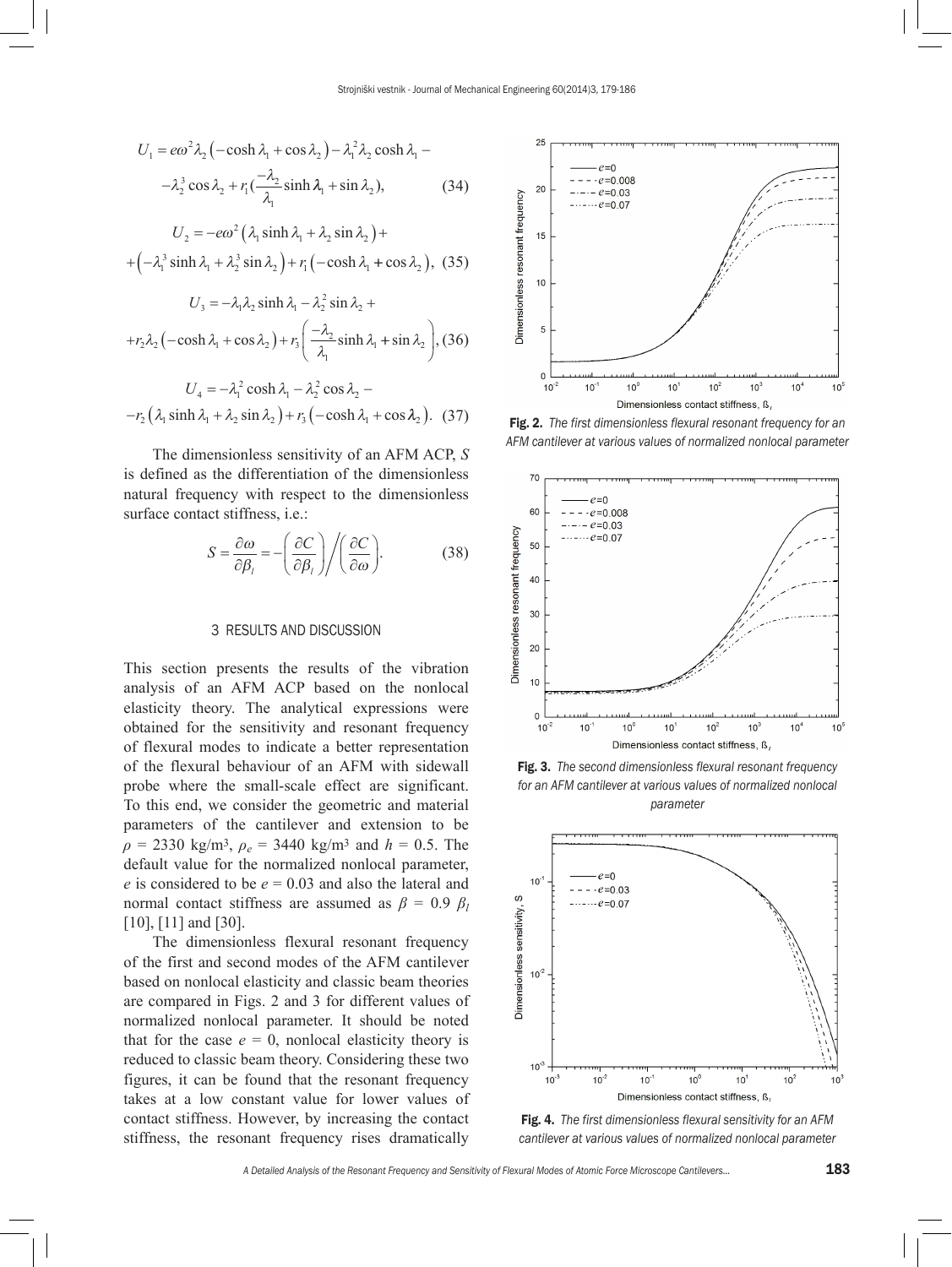until reaches another constant value at very high value of contact stiffness. These figures also indicate that for large values of contact stiffness, the resonant frequencies obtained by nonlocal theory are smaller than those calculated by classic beam theory. At these values of contact stiffness, an increase in normalized nonlocal parameter decreases the resonant frequency. Furthermore, it can be inferred that the resonant frequency of the second mode is more sensitive to the change in the normalized nonlocal parameter.

Figs. 4 and 5 illustrate the change in the first and second flexural sensitivity modes due to the change in contact stiffness,  $\beta_l$  and normalized nonlocal parameter, *e*. According to these figures, the sensitivity is maximum when the contact stiffness is low. In the first mode, an increase in contact stiffness decreases the sensitivity of the first mode, while a similar phenomenon happens in the second mode after the sensitivity experiences a minimum around the point  $\beta_l$  = 10 and a peak approximately at the point  $\beta_l = 10^3$ , respectively. Furthermore, for the higher values of contact stiffness, the sensitivities of the first mode predicted by nonlocal theory is smaller than those obtained by classic beam theory. There is a similar situation in the second mode in all ranges of contact stiffness.

The flexural resonant frequency of the first mode due to the change in dimensionless contact stiffness,  $\beta_l$ , and vertical extension length, *h*, is depicted in Fig. 6. It can be seen that the resonant frequency increases as the contact stiffness grows but reduces as the vertical extension enlarges.

The first flexural sensitivity of the sidewall tip versus dimensionless contact stiffness, *β<sup>l</sup>* and various vertical extension length, *h* is shown in Fig. 7. From this figure, it can be concluded that an increase in vertical extension length reduces the flexural sensitivity when the contact stiffness is low. The situation is reversed for very high values of contact stiffness ( $\beta_l$  > 100).

Fig. 8 represents the first flexural sensitivity of mode 1 as a function of vertical extension length, and *h* at different values of normalized nonlocal parameter for  $\beta_l = 10^3$ . It should be noted from Fig. 4 that the sensitivities of first mode differ from each other for different values of nonlocal parameters when the contact stiffness is high. Hence, the contact stiffness is assumed as  $\beta_l$  = 10<sup>3</sup> in Fig. 8. From this figure, it can be inferred that the effect of change in vertical extension length *h* on the flexural sensitivity predicted by classic beam theory  $(e = 0)$  is significant; and a rise in the dimension length of vertical extension *h* increases the sensitivity dramatically. For the sensitivity calculated



Fig. 5. *The second dimensionless flexural sensitivity for an AFM cantilever at various values of normalized nonlocal parameter*



Fig. 6. *The first dimensionless flexural resonant frequency for an AFM cantilever at various values of dimensionless length of the vertical extension*



Fig. 7. *The first dimensionless flexural sensitivity for an AFM cantilever at various values of dimensionless length of the vertical extension*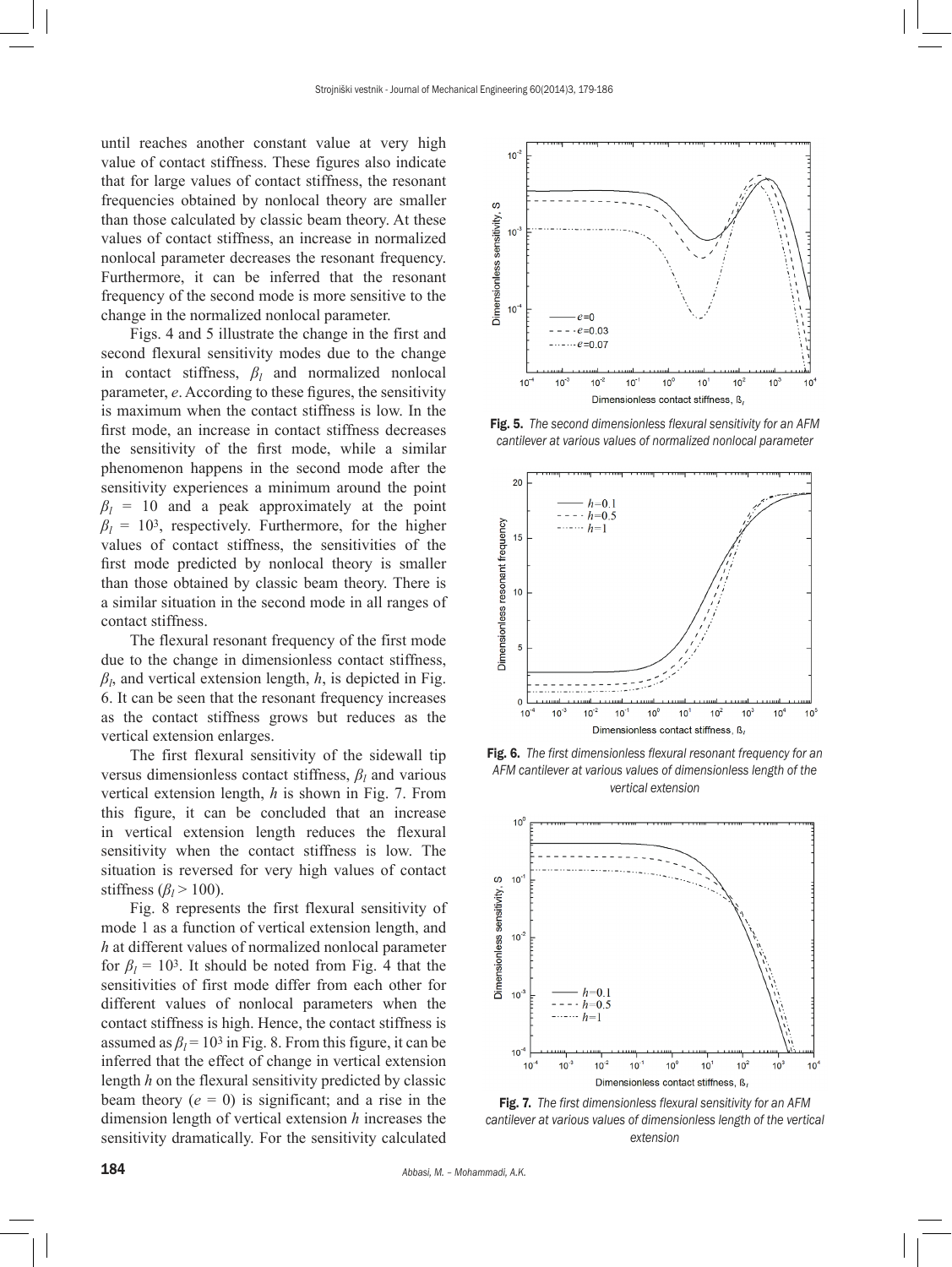

Fig. 8. *The first dimensionless flexural sensitivity for an AFM cantilever as a function of dimensionless length of the vertical extension at various normalized nonlocal parameter*

by nonlocal elasticity theory, an increase in the normalized nonlocal parameter reduces the effect of vertical extension length on the sensitivity.

## 4 CONCLUSION

In this study, the equations of motion and boundary conditions for flexural vibration of an AFM cantilever with sidewall probe have been derived utilizing nonlocal elasticity theory; analytical solutions are then presented to bring out the effect of nonlocal parameters on the resonant frequency and flexural sensitivity of the first two modes. According to the results, the sensitivities and resonant frequencies predicted by nonlocal elasticity theory are smaller than those evaluated by classic beam theory. It can also be determined that the difference between either the resonant frequency or the flexural sensitivity obtained by nonlocal elasticity theory and those calculated by classic beam theory are more significant for the second mode. Moreover, an increase in the vertical extension length diminishes the resonant frequency, while reducing the sensitivity for low values of contact stiffness and increases it for high values of contact stiffness. Furthermore, a rise in the normalized nonlocal parameter decreases the effect of vertical extension length on the sensitivity.

### 5 REFERENCES

[1] Mazeran, P.E., Loubet, J.L. (1999). Normal and lateral modulation with a scanning force microscope, an analysis: implication in quantitative elastic and friction imaging. *Tribology Letters*, vol. 7, p. 199-212, [DOI:10.1023/A:1019142025011.](http://dx.doi.org/10.1023/A:1019142025011)

- [2] Garcia, R., Perez, R. (2002). Dynamic atomic force microscopy methods. *Surface Science Reports*, vol. 47, no. 6-8, p. 197-301, [DOI:10.1016/S0167-](http://dx.doi.org/10.1016/S0167-5729(02)00077-8) [5729\(02\)00077-8](http://dx.doi.org/10.1016/S0167-5729(02)00077-8).
- [3] Davis, Z.J., Abadal, G., Hansen, O., Borise, X., Barniol, N., Murano, P.F., Boisen, A. (2003). AFM lithography of aluminum for fabrication of nanomechanical systems. *Ultramicroscopy*, vol. 97, no. 1-4, p. 467-472, [DOI:10.1016/S0304-3991\(03\)00075-5](http://dx.doi.org/10.1016/S0304-3991(03)00075-5).
- [4] Chang, W.J., Fang, T.H., Weng, C.I. (2004). Inverse determination of the cutting force on nanoscale processing using atomic force microscopy. Nanotechnology, vol. 15, no. 5, p. 427-430, [DOI:10.1088/0957-4484/15/5/004.](http://dx.doi.org/10.1088/0957-4484/15/5/004)
- [5] Mahdavi, M.H., Farshidianfar, A., Tahani, M., Mahdavib, S., Dalirc, H. (2008). A more comprehensive modeling of atomic force microscope cantilever. *Ultramicroscopy*, vol. 109, no. 1, p. 54-60, [DOI:10.1016/j.ultramic.2008.08.003](http://dx.doi.org/10.1016/j.ultramic.2008.08.003).
- [6] Wu, T.-S., Chang, W.-J., Hsu, J.-C. (2004). Effect of tip length and normal and lateral contact stiffness on the flexural vibration responses of atomic force microscope cantilevers. *Microelectronic Engineering*, vol. 71, no. 1, p. 15-20, [DOI:10.1016/j.mee.2003.08.009.](http://dx.doi.org/10.1016/j.mee.2003.08.009)
- [7] Abbasi, M., Mohammadi, A.K. (2010). A new model for investigating the flexural vibration of an atomic force microscope cantilever. *Ultramicroscopy*, vol. 110, no. 11, p.1374-1379, [DOI:10.1016/j.ultramic.2010.07.005.](http://dx.doi.org/10.1016/j.ultramic.2010.07.005)
- [8] Lee, H.-L., Chang, W.-J. (2011) Sensitivity of V-shaped atomic force microscope cantilevers based on a modified couple stress theory. *Microelectronic Engineering*, vol. 88, no 11, p. 3214-3218, [DOI:10.1016/j.mee.2011.09.001](http://dx.doi.org/10.1016/j.mee.2011.09.001).
- [9] Dai, G., Wolff, H., Pohlenz, F, Danzebrink, H.- U., Wilkening, G. (2006). Atomic force probe for sidewall scanning of nano- and microstructures. *Applied Physics Letters*, vol. 88, no. 17, 171908, [DOI:10.1063/1.2198516.](http://dx.doi.org/10.1063/1.2198516)
- [10] Chang, W.J., Lee, H.L., Chen, T.Y. (2008). Study of the sensitivity of the first four flexural modes of an AFM cantilever with a sidewall probe. *Ultramicroscopy*, vol. 108, no.7, p.619-624, [DOI:10.1016/j.](http://dx.doi.org/10.1016/j.ultramic.2007.10.003) [ultramic.2007.10.003.](http://dx.doi.org/10.1016/j.ultramic.2007.10.003)
- [11] Kahrobaiyan, M.H., Ahmadian, M.T., Haghighi, P., Haghighi, A. (2010). Sensitivity and resonant frequency of an AFM with sidewall and top-surface probes for both flexural and torsional modes. *International Journal of Mechanical Sciences*, vol. 52, no. 1, p. 1357- 1365, [DOI:10.1016/j.ijmecsci.2010.06.013.](http://dx.doi.org/10.1016/j.ijmecsci.2010.06.013)
- [12] Dai, G., Wolff, H., Weimann, T., Xu, M., Pohlenz, F., Danzebrink, H.-U. (2007). Nanoscale surface measurements at sidewalls of nano- and microstructures. *Measurement Science and Technology*, vol. 18, no. 2, p. 334-341, [DOI:10.1088/0957-0233/18/2/](http://dx.doi.org/10.1088/0957-0233/18/2/S03) [S03](http://dx.doi.org/10.1088/0957-0233/18/2/S03).